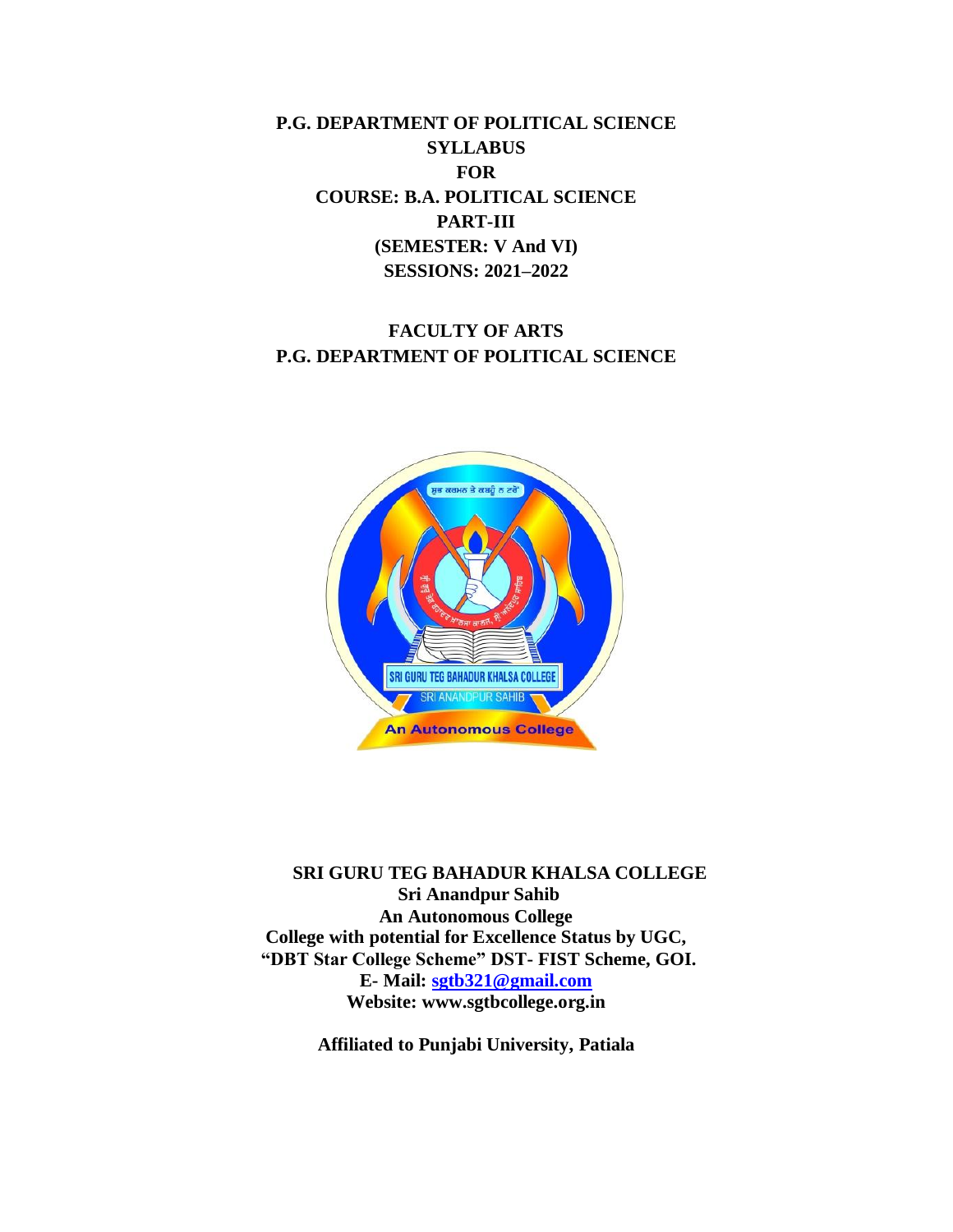# **SYLLABUS B.A.-IIIRD, POLITICAL SCIENCE (Semester System) (Session: 2021-2022)**

| <b>PART</b> | Ist | and   THEORY | 100 marks (Theory-75)    | Credits=05 |
|-------------|-----|--------------|--------------------------|------------|
| <b>H</b> nd |     |              | (Internal Assessment-25) |            |
|             |     |              | Pass Marks: 35%          |            |
|             |     |              | Timing: 3 Hrs            |            |

Total Teaching Hours: 75

### **(SEMESTER V&VI)**

**Max. Marks**: 100 (**Theory** 70 Marks, 30 Marks **Internal Assessment**)

Total Teaching Hours: 75

Note: Each paper will carry **70** marks and is of **3** hours duration. **30** marks in each paper are for Internal Assessment.

The Break up of 30 marks for Internal Assessment (Theory Papers) is as below:-

| <b>Attendance</b> | 20%      |
|-------------------|----------|
| <b>Assignment</b> | 20%      |
| <b>MST</b>        | 60%      |
| Total marks       | 30 Marks |

### **SEMESTER-V**

**PAPER-I: BA (POL)- 514 COMPARATIVE POLITICAL SYSTEM (UK and USA)**

#### **SEMESTER-VI**

### **PAPER-II: BA (POL)-614 INTERNATIONAL POLITICS: THEORY AND PRACTICE**

**Dr. Sunita Rani Dr. Dalbir Kaur Dr. Kuldeep Singh Dr. Gurpreet Singh**

 **Dr. Virpal Singh Miss Sandeep Kaur S. Mohan Singh Devinder Kaur**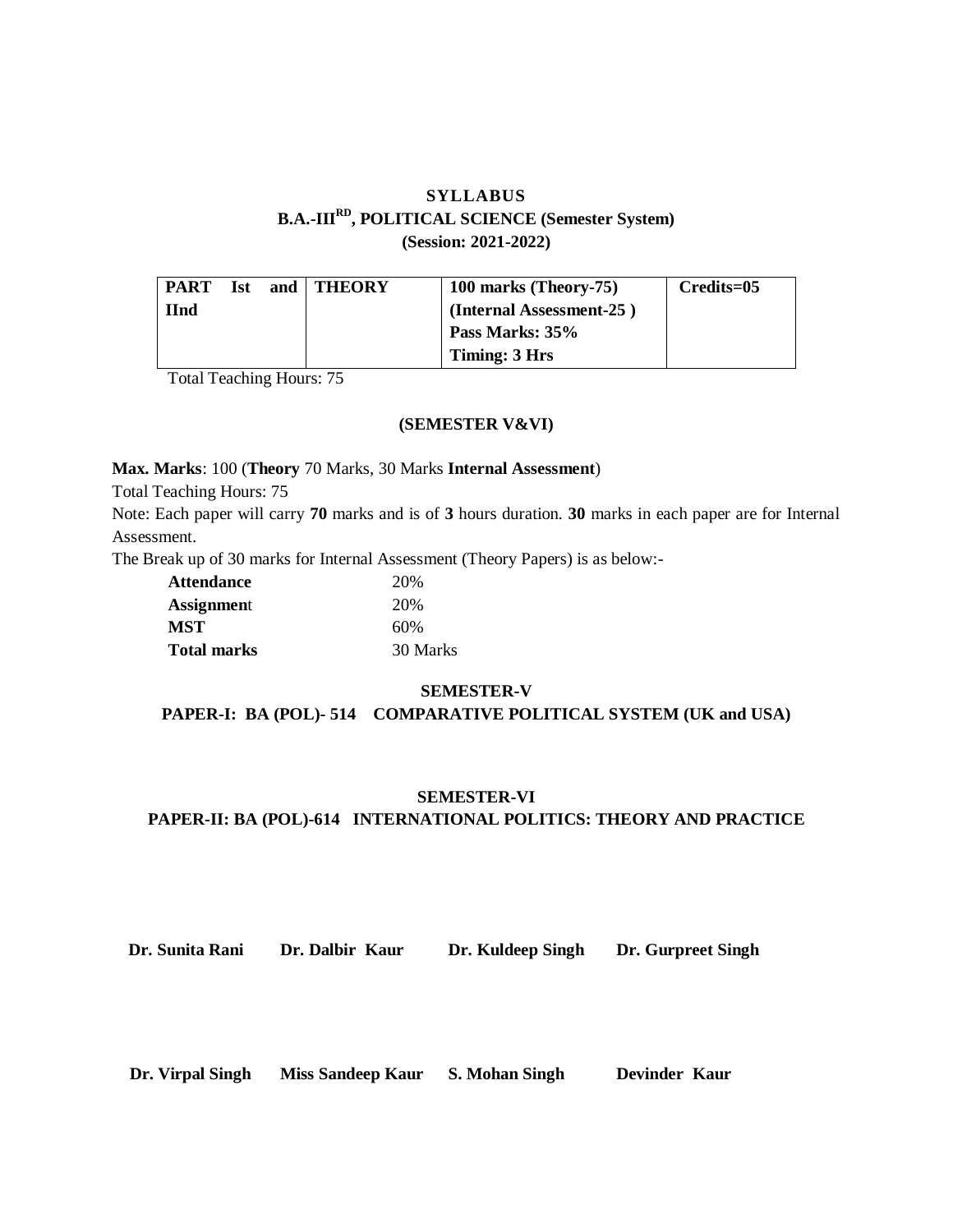## **BA 3RD: SEMESTER-V TH POLITICAL SCIENCE**

### **BA (POL) 514: COMPARATIVE POLITICAL SYSTEM (UK and USA)**

**Maximum Marks: 100 Time Allowed: 3 Hours External Examination: 70 Pass Percentage: 35% Internal Assessment: 30 Teaching Hours:7 5**

### **Credits: 05**

#### **Instructions for the Examiner/ Paper setter**

The question paper will consist of Three Section: A, B and C. Sections A and B will have four questions from the respective portion of the Syllabus and will carry 10.5 marks each. Section C will consist of 14 short-answer type questions which will cover the entire syllabus and will carry 28 marks in all. Each short answer type question will carry three (2) marks.

### **Instructions for the Candidates**

Candidates are required to attempt two questions each from the Sections A and B of the question paper and the entire Section C. The candidates are required to give answer of each short type question in 50 words i.e. in 7-10 lines.

**Course objectives:** The purpose of this paper is to serve as an introduction to the field of comparative politics. It provides a broad overview of the field of comparative politics and examines some key approaches. The major part of the paper is devoted to understanding and analyzing the origins and working of two political systems, the UK and the USA. The student will not only become familiar with the working of these two political systems but also understand how the concepts of comparative politics can be used to understand real world politics.

**Instruction delivery strategy/Pedagogy:** This will include lectures, seminars, class discussion, term papers and other writing assignments, presentations, role play, case studies, field visits etc. and will be Information and Communication Technology supported. The use of this method should equip the student with listening, writing and presentation skills along with the capacity for analysis and evaluation .Leadership and team work will be the skills expected to develop and to ready the student for the world of work.

### **Section: A**

- 1. Theoretical Framework
- (a) Meaning, Scope and Nature of Comparative Politics
- (b) Comparative Method
- 2. U.K.
- (a) The British Political Tradition
- (b) Parliamentary Government, Monarchy, Cabinet and Parliament

### **Section: B**

- 3. U.S.A.
- (a) Features of Constitution and American Bill of Rights
- (b) President and Congress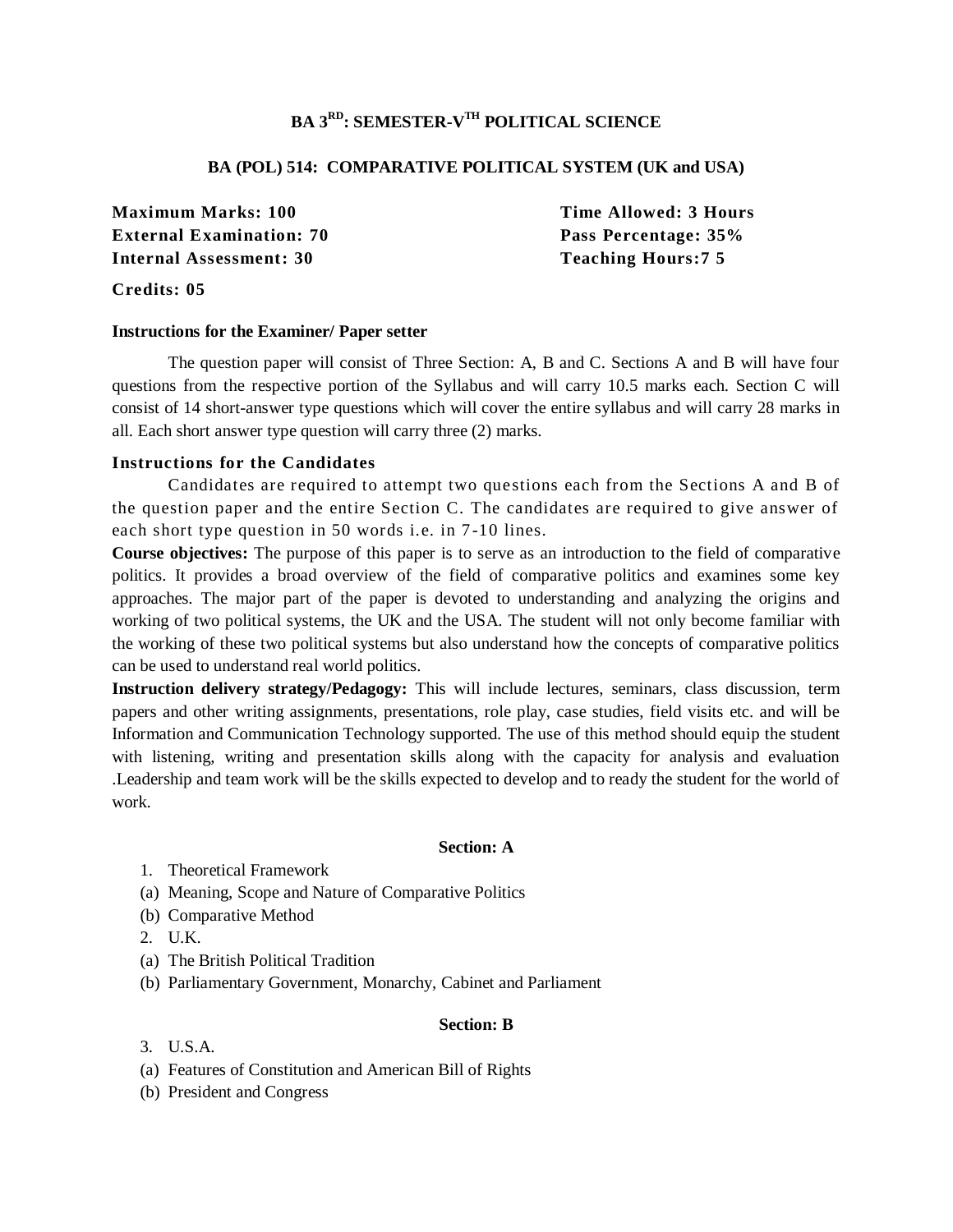- (c) Federal System : Nature and Working
- 4. U.S.A. and U.K.
- (a) Party System in U.S.A. and U.K.
- (b) Pressure Groups in U.K. and U.S.A.
- (c) Supreme Court in U.S.A. and Rule of Law in U.K.

**Course learning outcome:** Acquaintance with cross cultural and cross national political systems

**Dr. Sunita Rani Dr. Dalbir Kaur Dr. Kuldeep Singh Dr. Gurpreet Singh**

**Dr. Virpal Singh Miss Sandeep Kaur S. Mohan Singh Miss Devinder Kaur**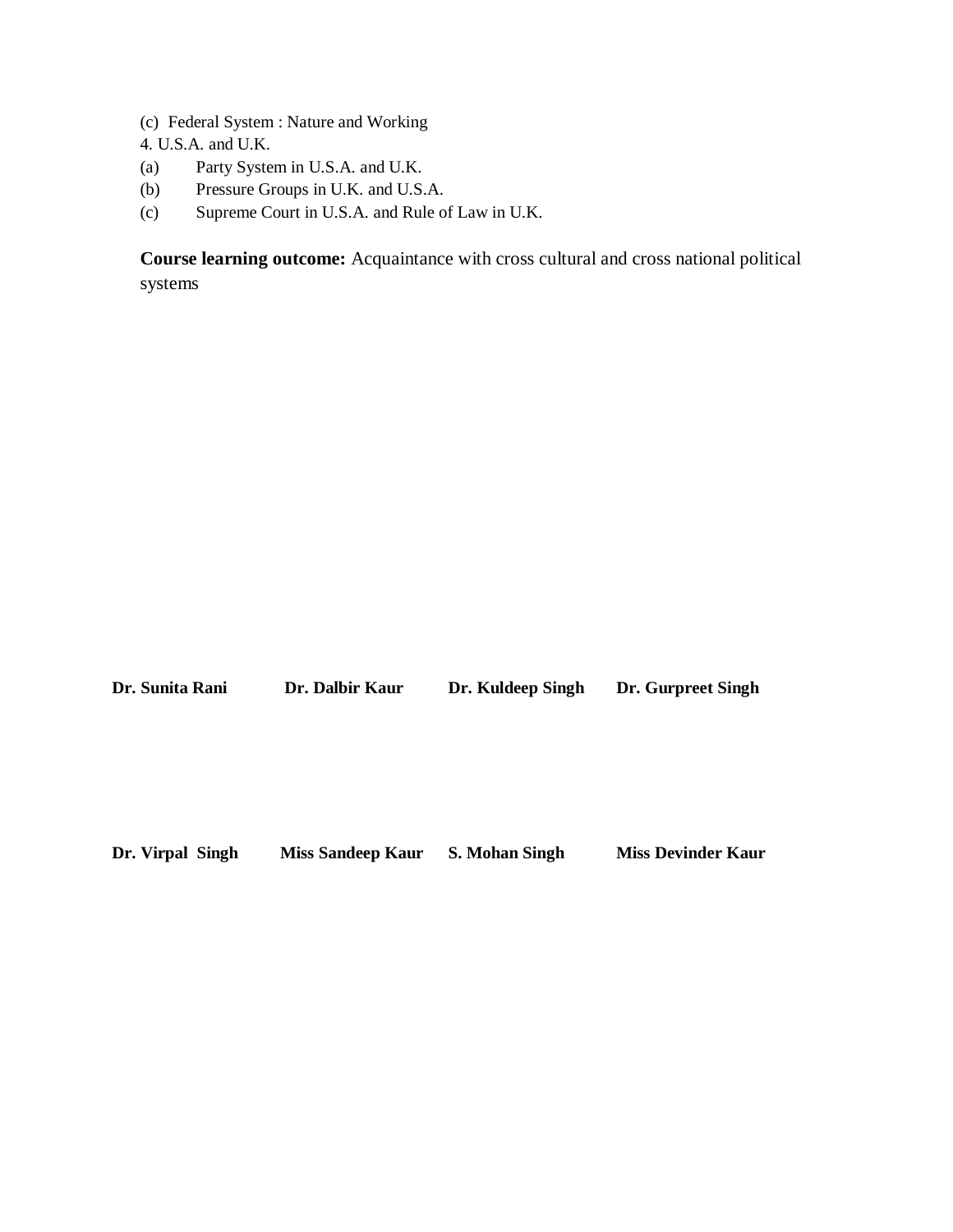### **Recommended Books**

## **Text Books**

- 1. J.C. Johri, *Major Modern Political System*, Vishal Publications, Delhi, 1986.
- 2. A.C. Kapoor, *Select Constitution, S*. Chand Limited*,* New Delhi, 2017.
- 3. V.N. Khanna, *Comparative Study of Government and Politics*, Vikas Publications, Noida, 2017.
- 4. S.S. Nanda, *Comparative Political System (Punjabi and English),* Modern Publications, Patiala, 2019.
- 5. J.S. Badyal, *Comparative Political System (Punjabi and English),* Raj Publication, Jalandhar, 2019.

## **Reference Books**

- 1. Vishnu Bhagwan and Vidya Bhushan, *World Constitution,* [Sterling Publisher Private Limited,](https://www.google.co.in/search?hl=en&q=inpublisher:%22Sterling+Publisher+Private+Limited%22&tbm=bks&sa=X&ved=2ahUKEwiGp8ihtuHwAhVqFLcAHaCFC_wQmxMoADAFegQIEhAC) New Delhi, 1998.
- 2. J.C. Johri, *Comparative Politics,* [Sterling Publisher Private Limited,](https://www.google.co.in/search?hl=en&q=inpublisher:%22Sterling+Publisher+Private+Limited%22&tbm=bks&sa=X&ved=2ahUKEwiGp8ihtuHwAhVqFLcAHaCFC_wQmxMoADAFegQIEhAC) New Delhi, 1972.
- 3. [Woodrow Wilson,](https://www.google.co.in/search?hl=en&q=inauthor:%22Woodrow+Wilson%22&tbm=bks) *Constitutional Government in the United States*, [Read Books Limited,](https://www.google.co.in/search?hl=en&gbpv=1&dq=Government+in+the+United+States&printsec=frontcover&q=inpublisher:%22Read+Books+Limited%22&tbm=bks&sa=X&ved=2ahUKEwijir3IuOHwAhWi7HMBHeUlCTsQmxMoADAIegQIFRAC) New York, 2011.
- 4. Herman Finer, *Theory and Practice of Modern Government,* Methuen Publications, Pennsylvania University (USA), 1949.

| Dr. Sunita Rani  | Dr. Dalbir Kaur          | Dr. Kuldeep Singh     | Dr. Gurpreet Singh        |
|------------------|--------------------------|-----------------------|---------------------------|
|                  |                          |                       |                           |
| Dr. Virpal Singh | <b>Miss Sandeep Kaur</b> | <b>S. Mohan Singh</b> | <b>Miss Devinder Kaur</b> |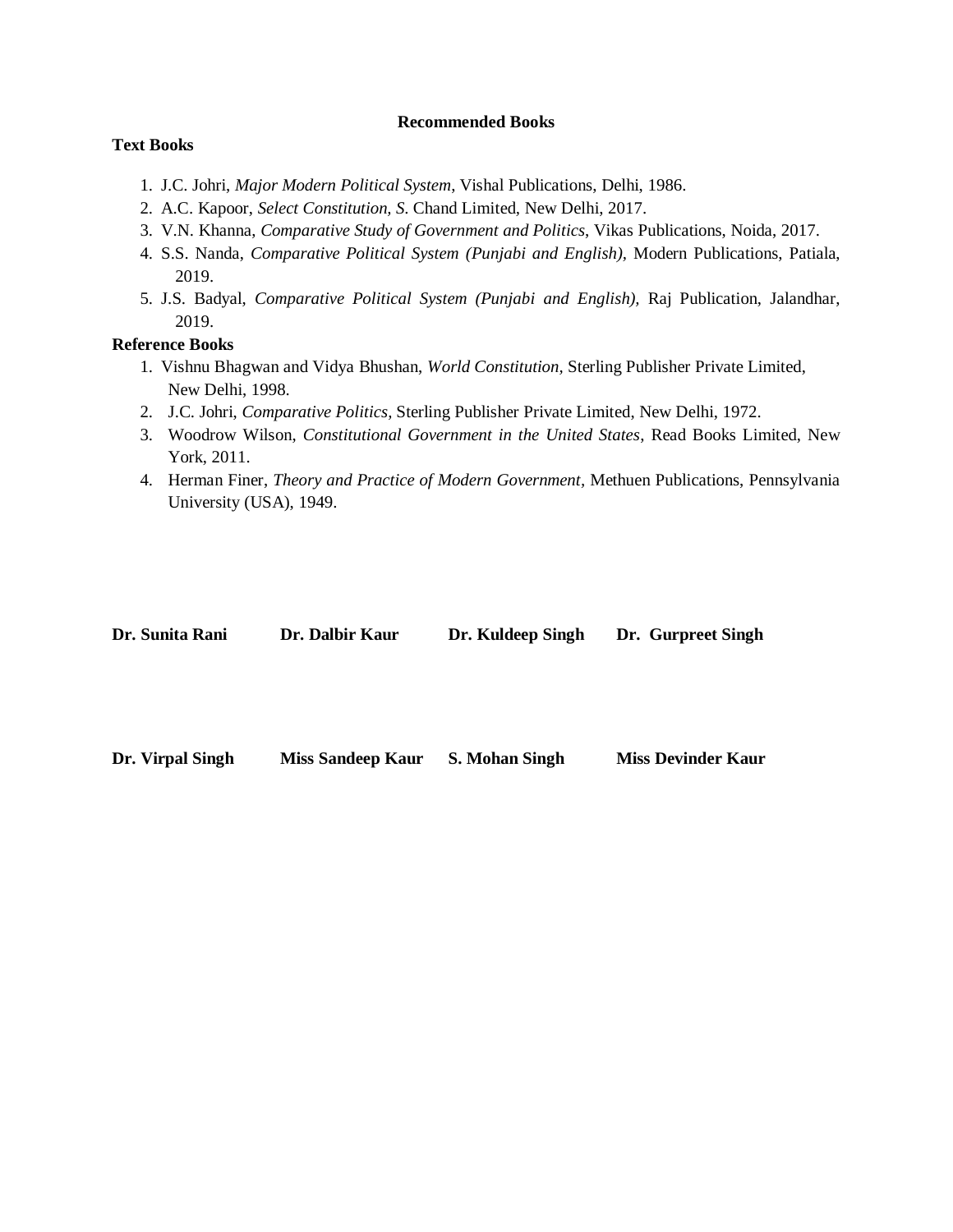# **BA IIIRD: SEMESTER-VI**

# **POLITICAL SCIENCE BA (POL) 614: INTERNATIONAL POLITICS: THEORY AND PRACTICE Maximum Marks: 100 Time Allowed: 3 Hours External Examination: 70 Pass Percentage: 35% Internal Assessment: 30 Teaching Hours: 75**

### **Credits: 05**

#### **Instructions for the Examiner/ Paper setter**

The question paper will consist of Three Section: A, B and C. Sections A and B will have four questions from the respective portion of the Syllabus and will carry 10.5 marks each. Section C will consist of 14 short-answer type questions which will cover the entire syllabus and will carry 28 marks in all. Each short answer type question will carry three (2) marks.

#### **Instructions for the Candidates**

Candidates are required to attempt two questions each from the Sections A and B of the question paper and the entire Section C. The candidates are required to give answer of each short type question in 50 words i.e. in 7-10 lines.

**Course objectives:** This paper provides students with an overview of the broad theories and concepts used to understand international politics. It also examines key issues in contemporary global history from an international politics perspective.

**Instruction delivery strategy/Pedagogy:** This will include lectures, seminars, class discussion, term papers and other writing assignments, presentations, role play, case studies, field visits etc. and will be Information and Communication Technology supported. The use of this method should equip the student with listening, writing and presentation skills along with the capacity for analysis and evaluation .Leadership and team work will be the skills expected to develop and to ready the student for the world of work.

#### **Section: A**

- 1. Meaning, Nature and Scope of International Politics
- 2. Realist and Idealist Approaches to International Politics
- 3. National Power : Its Elements
- *4.* System of Balance of Power and Collective Security.

### **Section: B**

- 5. Cold War and Post-Cold War Era in International Politics
- 6. Human Rights: Meaning and United Nations' Declaration of Human Rights.
- 7. Regional Organizations : SAARC, ASEAN and EU
- 8. World Peace and United Nations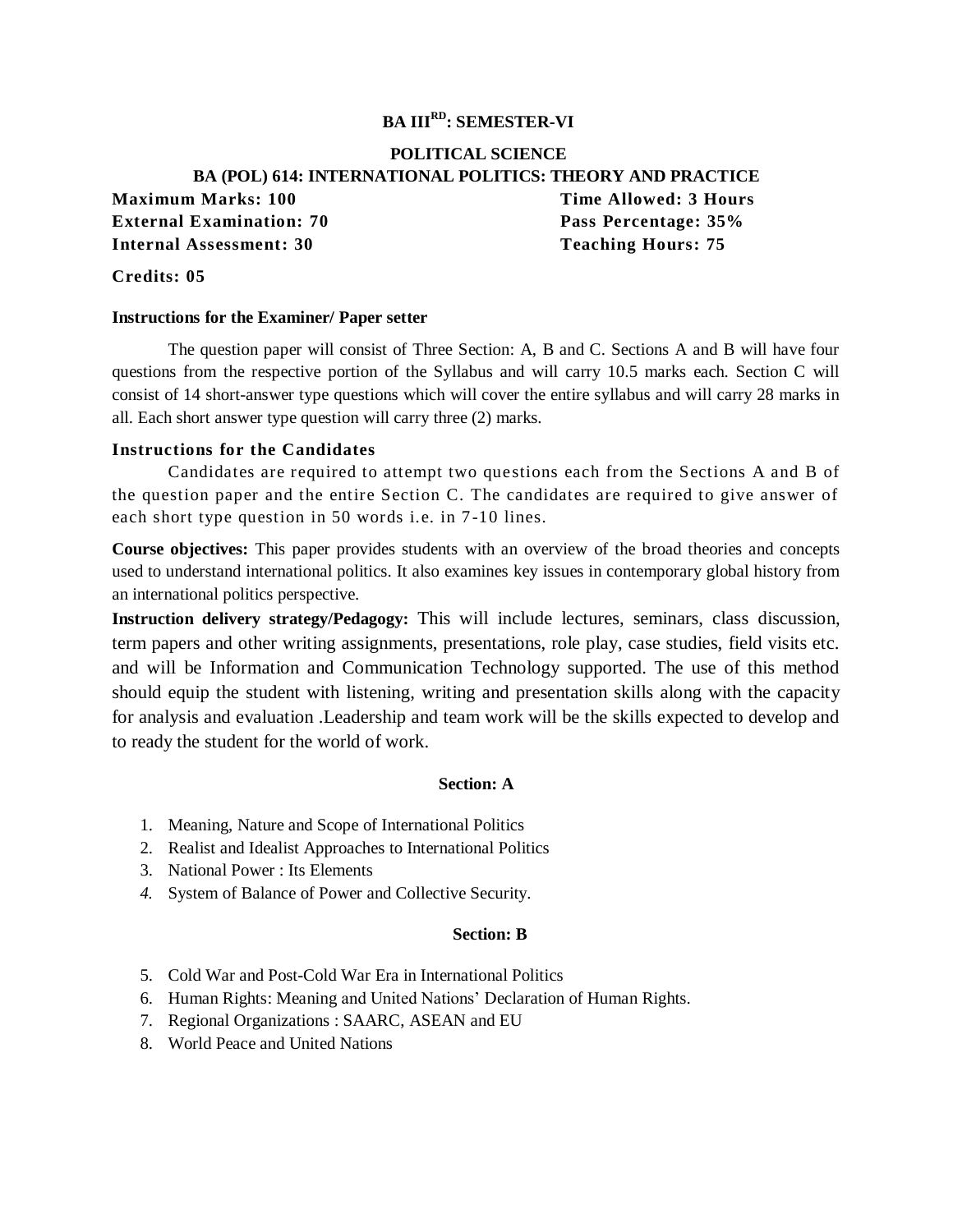**Course learning outcome:** The paper will provide students an understanding of key theories and issues in international politics.

 **Dr. Sunita Rani Dr. Dalbir Kaur Dr. Kuldeep Singh Dr. Gurpreet Singh**

 **Dr. Virpal Singh Miss Sandeep Kaur S. Mohan Singh Miss Devinder Kaur**